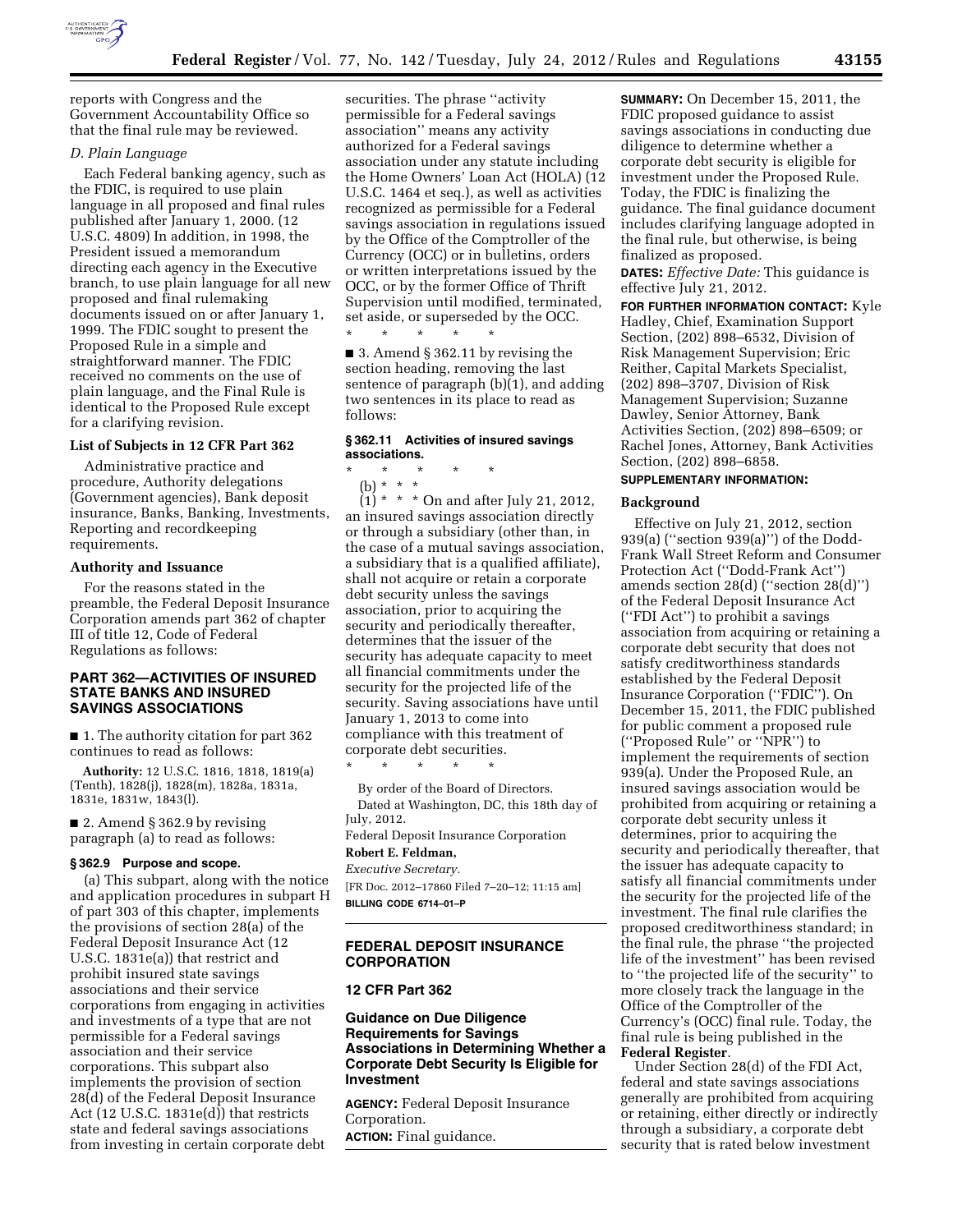grade. Section 939(a) amends Section 28(d) by replacing the investment-grade standard with a requirement that any corporate debt security investment by a savings association satisfy standards of creditworthiness established by the FDIC. This amendment is effective for all savings associations on July 21, 2012.

On December 15, 2011, the FDIC issued the proposed guidance document together with the Proposed Rule, to seek comment on the FDIC's proposed implementation of Section 939(a). Specifically, the NPR proposed to amend section 362.11(b) of the FDIC's regulations to prohibit an insured savings association from acquiring or retaining a corporate debt security unless it determines, prior to acquisition and periodically thereafter, that the issuer has adequate capacity to satisfy all financial commitments under the security for the projected life of the investment. For purposes of the NPR, an issuer would satisfy this requirement if, based on the assessment of the savings association, the issuer presents a low risk of default and is likely to make full and timely repayment of principal and interest. The proposed guidance document sets forth the criteria a savings association should expect to consider in making such a determination.

The FDIC received five comments on the proposed rule and guidance document from bank trade groups, a bank, and an individual. The commenters generally supported the Proposed Rule and stated that it presented a workable alternative to the use of credit ratings.

Some commenters stated that the ''one-size fits-all'' due diligence requirements would create an undue burden for smaller savings associations. The FDIC believes that the proposed standard of creditworthiness and the due diligence required to meet it are consistent with those under prior ratings-based standards and existing due diligence requirements and guidance. Even under the prior ratings-based standards, savings associations of all sizes should not rely solely on a credit rating to evaluate the credit risk of a security, and consistently have been advised through guidance and other supervisory materials to supplement any use of credit ratings with additional research on the credit risk of a particular security. Savings associations, regardless of size, should not purchase securities for which they do not understand the relevant risks.

After considering the comments and the issues raised, the FDIC has decided to finalize the guidance with the clarifying revisions adopted in the final

rule, but otherwise as proposed. Elsewhere in today's **Federal Register**, the FDIC also has published a final rule to amend the FDIC's regulations in accordance with the requirements of Section 28(d). Both the final rule and final guidance document are effective as of July 21, 2012. The final rule provides for a transition period until January 1, 2013 to provide savings associations time to come into compliance with the final rule and guidance.

### **Final Guidance**

The final guidance document provides supervisory expectations for savings associations conducting due diligence to determine whether a corporate debt securities investment satisfies the creditworthiness requirements of the final rule—that is, whether the issuer has adequate capacity to satisfy all financial commitments under the security for the projected life of the security. The FDIC expects savings associations to conduct appropriate ongoing reviews of their corporate debt investment portfolios to ensure that the composition of the portfolio is consistent with safety and soundness principles and appropriate for the risk profile of the institution as well as the size and complexity of the portfolio.

# **Text of Final Guidance**

The text of the final supervisory guidance regarding the FDIC's expectations for insured savings associations conducting due diligence to assess the credit risk of a corporate debt security, in accordance with the requirements of 12 CFR 362.11(b), follows.

#### **Purpose**

The Federal Deposit Insurance Corporation ("FDIC") is issuing this guidance document (''Guidance'') to establish supervisory expectations for savings associations conducting due diligence to determine whether a corporate debt security is eligible for investment under 12 CFR part 362. Section 362.11(b) of the FDIC's regulations implements Section 28(d) of the FDI Act (as amended by section 939(a) of the Dodd-Frank Wall Street Reform and Consumer Protection Act), and prohibits an insured savings association from acquiring or retaining a corporate debt security unless it determines, prior to acquiring the security and periodically thereafter, that the issuer has adequate capacity to satisfy all financial commitments under the security for the projected life of the security. An issuer satisfies this requirement if, based on the assessment

of the savings association, the issuer presents a low risk of default and is likely to make full and timely repayment of principal and interest. The investment also must be consistent with safe and sound banking practices.

#### **Background**

Part 362 of the FDIC's regulations sets forth the requirements for determining whether securities have appropriate credit quality and marketability characteristics to be purchased and held by insured savings associations. Under section 362.11(b), a savings association may acquire or retain a corporate debt security only if the issuer has adequate capacity to satisfy all financial commitments under the security for the projected life of the security. An issuer satisfies this requirement if, based on the assessment of the savings association, the issuer presents a low risk of default and is likely to make full and timely repayment of principal and interest.

Savings associations must be able to demonstrate that their investment securities meet applicable credit quality standards. This Guidance sets forth criteria that savings associations should consider when conducting due diligence to determine whether a security is eligible for investment under part 362.

The federal banking agencies have maintained long-standing supervisory guidance that banks and savings associations implement a risk management process to ensure that credit risk, including the credit risk of an investment portfolio, is effectively identified, measured, monitored, and controlled. The 1998 *Interagency Supervisory Policy Statement on Investment Securities and End-User Derivatives Activities* (Policy Statement) provides risk management standards for the securities investment activities of banks and savings associations.1 The Policy Statement emphasizes the importance of an institution conducting a thorough credit risk analysis before and periodically after the acquisition of a security. Such analysis would allow an institution to understand and effectively manage the risks within its investment portfolio, including credit risk, and is an essential element of a sound investment portfolio risk management framework. The Policy

<sup>1</sup>On April 23, 1998, the FDIC, together with the Federal Reserve Board, National Credit Union Administration, Office of the Comptroller of the Currency, and Office of Thrift Supervision, issued the ''Supervisory Policy Statement on Investment Securities and End-User Derivatives Activities.'' As issued by the OTS, the Policy Statement applied to both state and Federal savings associations.